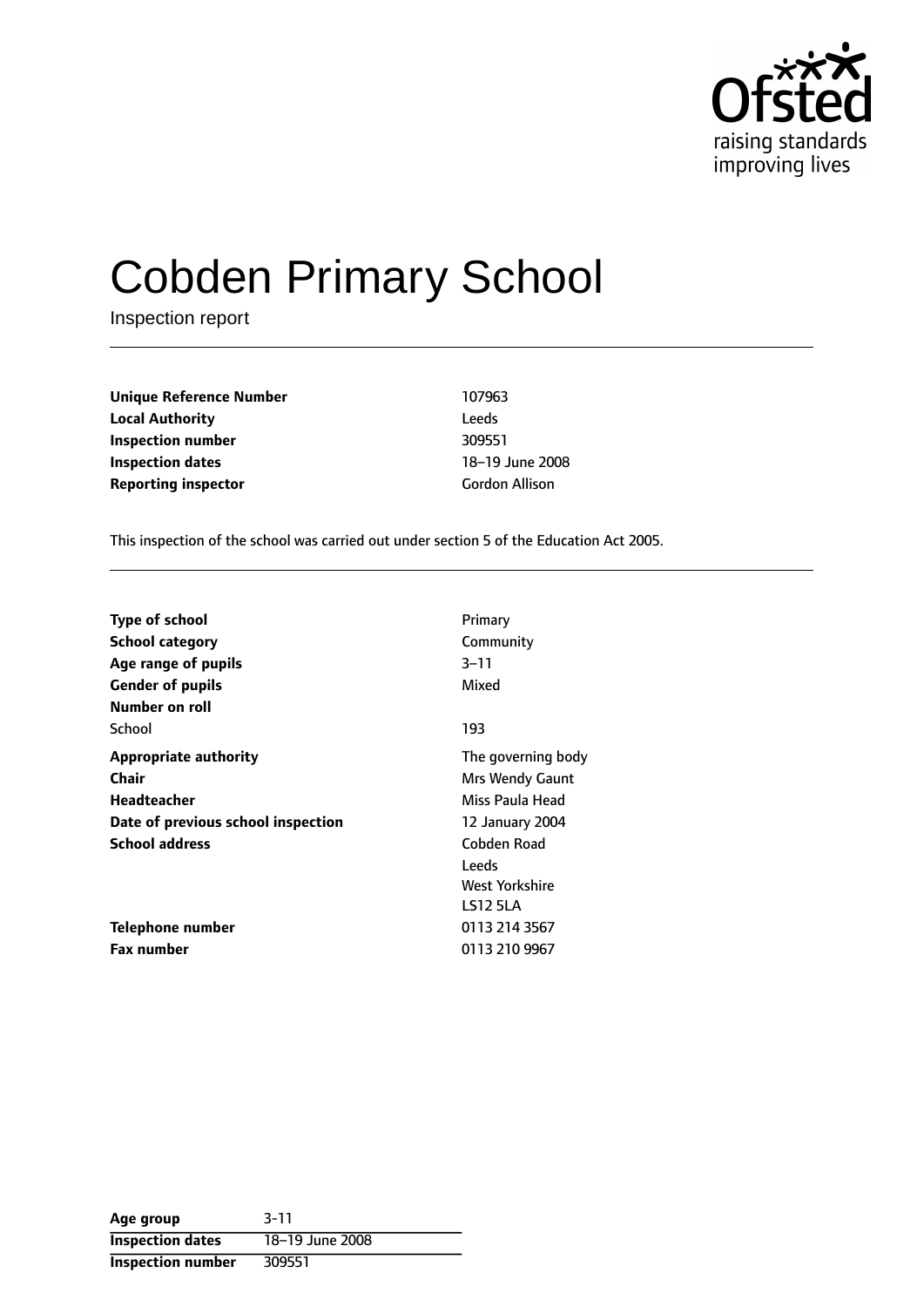.

© Crown copyright 2008

#### Website: www.ofsted.gov.uk

This document may be reproduced in whole or in part for non-commercial educational purposes, provided that the information quoted is reproduced without adaptation and the source and date of publication are stated.

Further copies of this report are obtainable from the school. Under the Education Act 2005, the school must provide a copy of this report free of charge to certain categories of people. A charge not exceeding the full cost of reproduction may be made for any other copies supplied.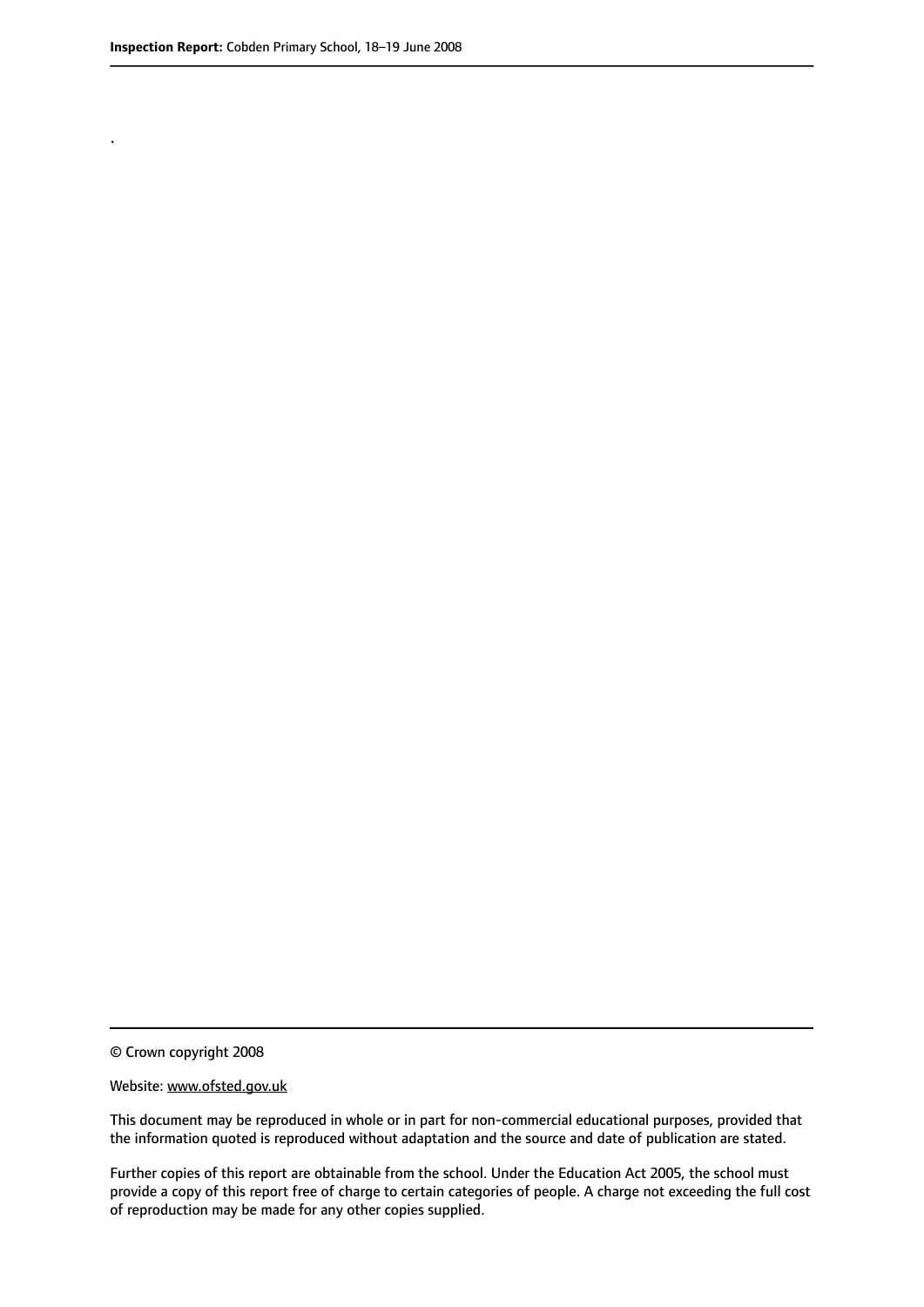## **Introduction**

The inspection was carried out by two Additional Inspectors.

#### **Description of the school**

This smaller than average size school serves an area of below average economic circumstances. The proportion of pupils eligible for free school meals is well above average. The number from a minority ethnic heritage is well below average. The proportion of pupils with learning difficulties and/or disabilities is above average. The school has Investors in People, Investors in Pupils and Leeds Healthy School status and the Activemark.

#### **Key for inspection grades**

| Grade 1 | Outstanding  |
|---------|--------------|
| Grade 2 | Good         |
| Grade 3 | Satisfactory |
| Grade 4 | Inadequate   |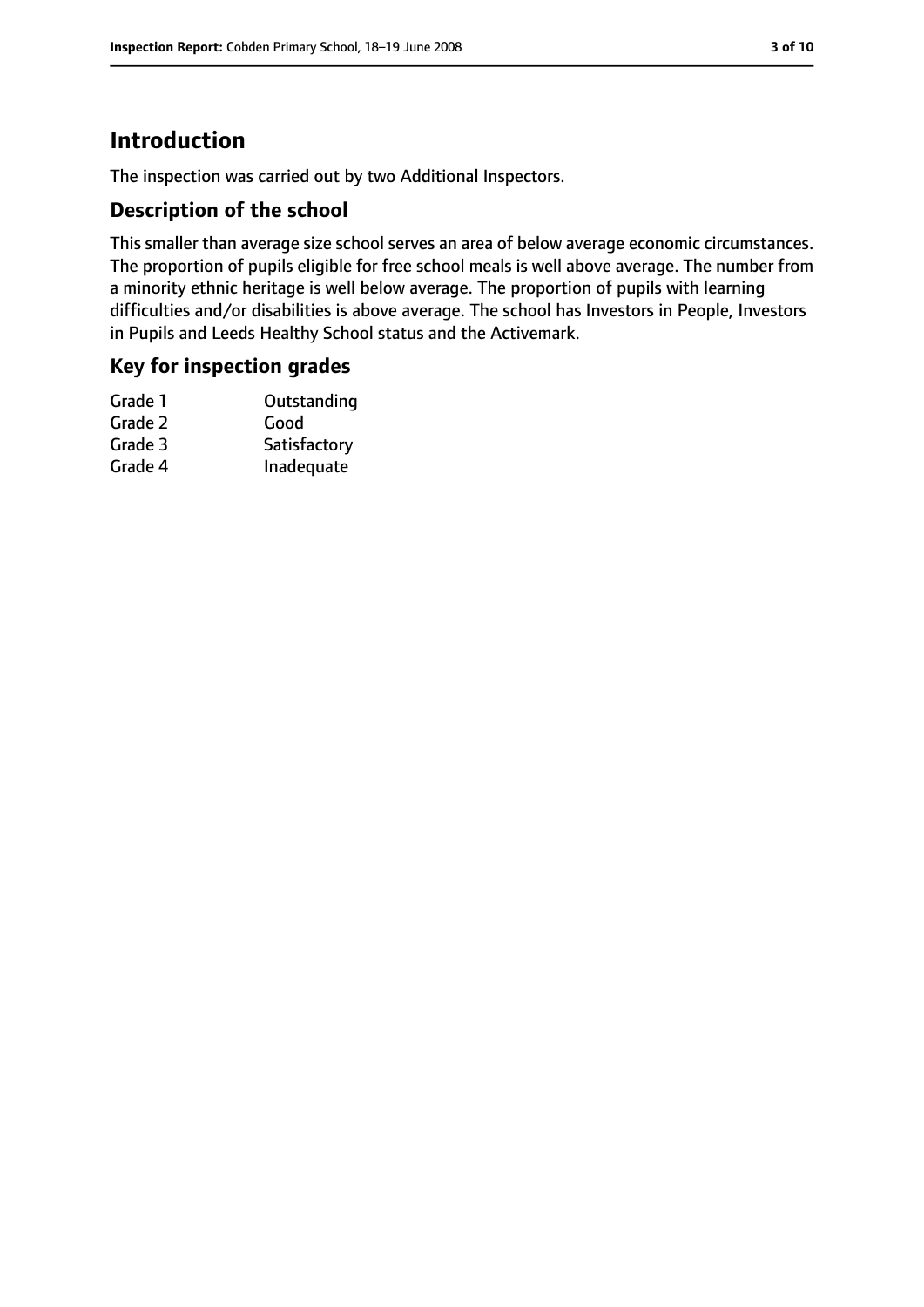## **Overall effectiveness of the school**

#### **Grade: 2**

This is a good and improving school. The recently appointed headteacher, ably supported by her newly appointed effective leadership team, is the driving force that has led to improvements in standards and achievement. Her clear sense of purpose, quiet authority and determination to enable all pupils to be as successful as possible, is central to the success of the school. There is now a clear focus on rigorous assessment and on regularly checking pupils' progress. The information gained is used well to set challenging targets, identify any possible underachievement and to celebrate success. School data, which has been carefully monitored by the local authority, show that pupils make good progress. Even so, standards in reading, writing and mathematics are below average by the end of Year 2. It is recognised by the leadership that a few pupils could do better. Currently, overall standards in Year 6 are broadly average and pupils' achievements are good.

Pupils' personal development is good. Children make a fine start in the Nursery and Reception classes, making good progress, especially in their social and personal skills. Most pupils enjoy school and have good attitudes to their work. They respect each other and are invariably polite. Most pupils behave well. They work well in groups and relationships are strong because of the school's good promotion of their personal and social development. Pupils know how to live healthily and to keep safe. They contribute well to the school community through the effective school council. For example, pupils enthusiastically use the play equipment at break that the school council suggested should be purchased. Parents are comfortable working with the school because of the 'open door' policy introduced by the headteacher. Many speak highly of how the school has helped their children develop personally and academically. It is clear that pupils feel safe and well cared for. Attendance is below average with a particularly high proportion of unauthorised absence, despite the school's strenuous efforts to improve the position.

Pupils learn effectively because they are well taught by enthusiastic teachers and support staff. Pupils know their learning objectives, their targets and what they need to do to achieve these, because of the good advice teachers provide. The introduction of booster groups to focus on improving the attainment of pupils who need more individual support has been successful in raising their achievement. Pupils with learning difficulties and/or disabilities make good progress as their specific needs are clearly identified and effective measures put in place to help them. The curriculum is good. There is a wide range of experiences for pupils to enjoy. For example, theme days such as one that was related to Africa enable pupils to increase their excellent understanding of other cultures. The calm and supportive atmosphere in assemblies also helps to promote very well pupils' outstanding spiritual development.

#### **Effectiveness of the Foundation Stage**

#### **Grade: 2**

Children enter the Nursery with skills that are well below those expected for their age. Their language and social skills are particularly weak. Children make good progress because of well planned provision and effective leadership and management. All staff work efficiently as a team to meet the needs of each child in their care. There is, for example, a strong emphasis on providing play to help children develop theirsocialskills. By the end of Reception, many children achieve the nationally expected learning goals in their personal and social development. However, their writing skills and their ability to calculate are relatively weaker. Learning is made enjoyable so that children concentrate well on their chosen activities, listen attentively and are keen to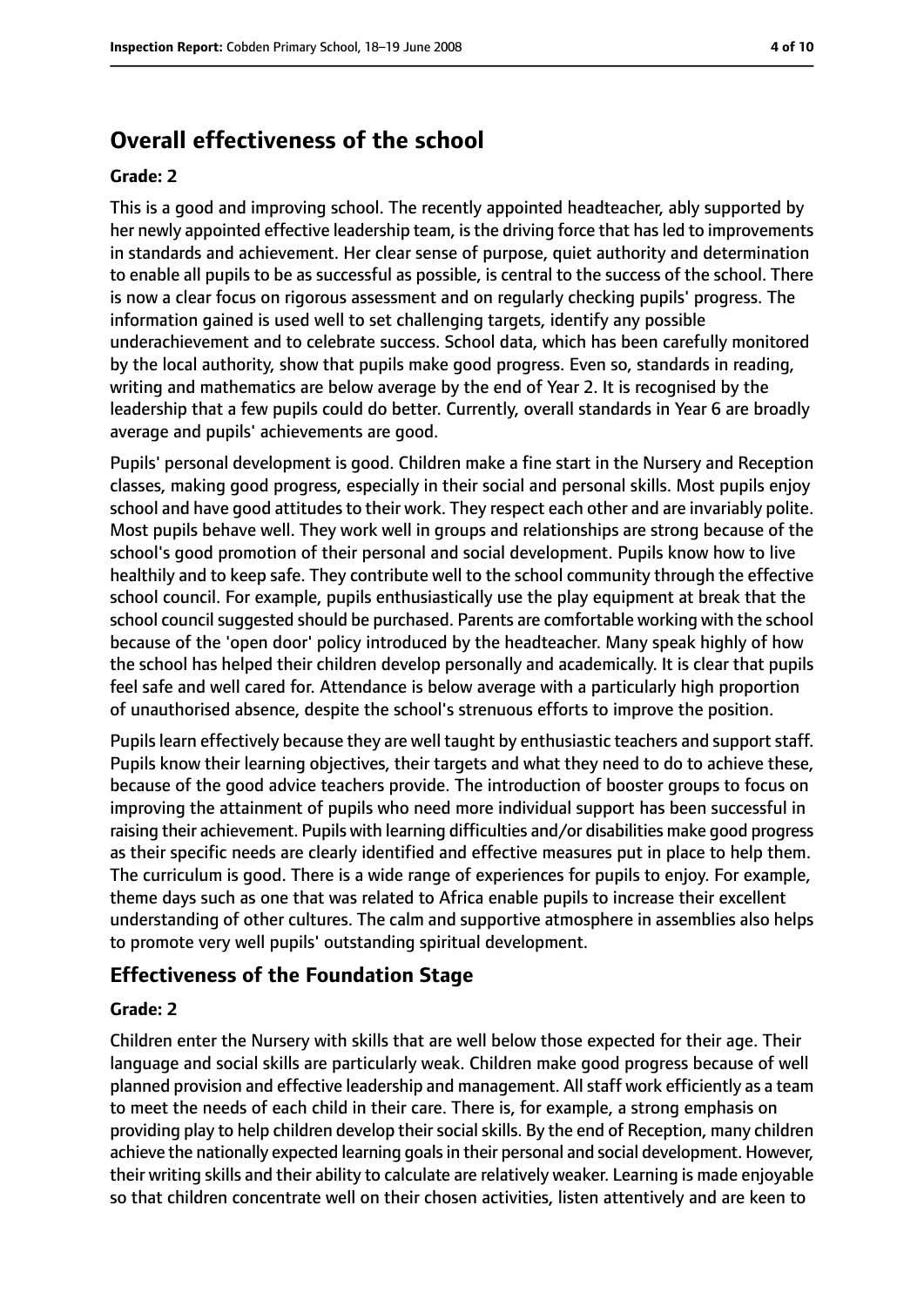answer questions. Occasionally, adults miss opportunities to fully promote children's speaking skills or to challenge them fully. Children enjoy using the spacious outdoor area which is used well to provide additional valuable experiences in all areas of children's learning.

#### **What the school should do to improve further**

- Raise standards for average and higher-attaining pupils in reading, writing and mathematics in Key Stage 1.
- Improve pupils' attendance and reduce the amount of unauthorised absence.

## **Achievement and standards**

#### **Grade: 2**

Most pupils make good progress despite entering the school with standards that are well below . Currently, in Year 2, standards in reading, writing and mathematics are below average. Most of these pupils entered the school with very weak skills in these areas of their learning. The majority make good progress to reach the challenging targets set for them by the school. However, a few average and higher-attaining pupils could achieve even more to attain higher levels in reading, writing and mathematics. By the end of Year 6, standards in English, mathematics and science are broadly average, which again represents good achievement with pupils reaching or exceeding their targets. This considerable improvement from previous years is due to good teaching, the early identification of those pupils needing help and the provision of effective support through booster groups. The school has successfully eliminated some underachievement amongst girls which has resulted in them making good progress. Pupils who learn English as an additional language are also well supported to achieve well.

## **Personal development and well-being**

#### **Grade: 2**

Parents understandably have very positive views about the school and what it does for their children. Most pupils behave well in lessons and around the school. They have positive attitudes to learning and work hard. These attributes and their improving academic skills, enable them to move confidently into the next phase of their education. Overall, pupils enjoy school. Nevertheless, the school struggles to meet its attendance targets. This is the reason why this aspect of the school's work is good rather then outstanding as the school judges. Pupils are proud of their Healthy School Award and have an excellent knowledge of how to live a healthy lifestyle. All enjoy the 'better breaks' where staff join in with active games and the 'wake up and shake up' sessions. Pupils' spiritual, moral, social and cultural development is outstanding. They respond eagerly to opportunities to raise funds for the school's two named charities and to take part in community events such as the local flower festival. Pupils gain a very good understanding of other religions. For example, pupils describe and explain clearly how weddings are conducted by different faiths.

## **Quality of provision**

#### **Teaching and learning**

#### **Grade: 2**

Teachers' plan lessons well that concentrate on specific learning objectives. Most tasks are challenging and relate to pupils' needs. As a result, pupils take a keen interest in their work, behave well and understand what they are to learn. The pace of learning is mostly good so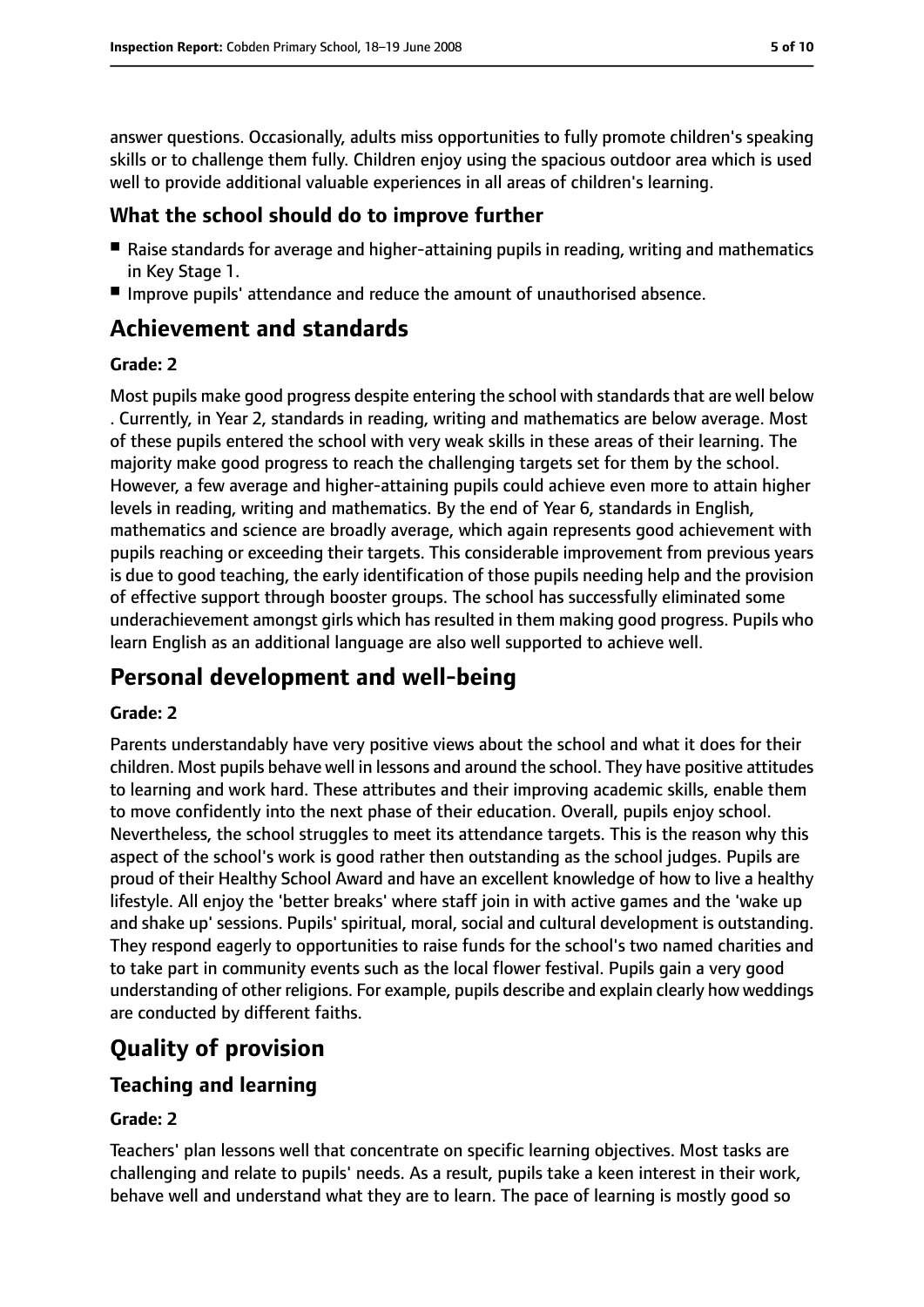pupils are rarely waiting for things to do. However, on occasions, teachers try to include too much in lessons which limits the depth of pupils' learning, particularly for the most able in Key Stage 1. Teachers' enthusiasm motivates pupils to want to do their best. This is a key factor in promoting pupils' good achievements. Pupils are very willing to volunteer answers knowing that their comments will be respected. The high number of support staff has a positive impact on the good learning that takes place. They are well deployed and effective in supporting individuals and groups. Pupils' work is thoroughly marked and includes clear guidance on what they need to do to improve.

#### **Curriculum and other activities**

#### **Grade: 2**

Overall, the curriculum meets the needs of pupils. Pupils' experiences are effectively widened through relevant visits to venues such as the Eden Camp and the Bradford Media Museum. The whole-school personal development programme promotes very well pupils' social skills and well-being. The school is recognised as an exemplar in this area of education. The good range of clubs and extra-curricular activities, for example, football coaching and information and communication technology (ICT) are well attended and make a valuable contribution to pupils' learning and personal development. Pupils use ICT well in some lessons as a tool for research and to present their work. However, it is not a consistent strength throughout the school.

#### **Care, guidance and support**

#### **Grade: 2**

Arrangements for safeguarding pupils are in place, and meet requirements. Pastoral support for pupils is excellent. The learning mentor is a key person in ensuring that high quality support and guidance is available for any pupil experiencing difficulties. The Breakfast Club provides pupils with a good start to the day. There are informative displays which highlight the importance of good attendance, good relationships and how to tackle issues such as bullying. Good opportunities are provided in assemblies for pupils to celebrate success, to reflect and empathise with others. New, effective systems have been introduced to assess and track pupils' progress, which have been instrumental in the recent good improvements in their achievements. The information is used well to set and clarify pupils' individual targets.

## **Leadership and management**

#### **Grade: 2**

The very good leadership provided by the headteacher has been instrumental in pupils' good progress and their effective personal development. Her strong leadership has created within the staff a shared determination to improve the school. The headteacher is well supported by a new and effective senior team. Governors know the school well and provide good levels of challenge. The school's performance is regularly checked and reviewed to identify and then act upon new priorities. This enables it to be accurate in its self-evaluation. Progress since the last inspection has been good. For example, standards in ICT have improved. Senior leaders' checks on the quality of teaching are effective. However, the middle managers role in this is less well developed. The very good tracking system provides valuable information about pupils' progress. This is used effectively in regular 'pupil reviews' resulting in appropriate action being taken to check any decline in progress. The school has good capacity for further improvement and provides good value for money.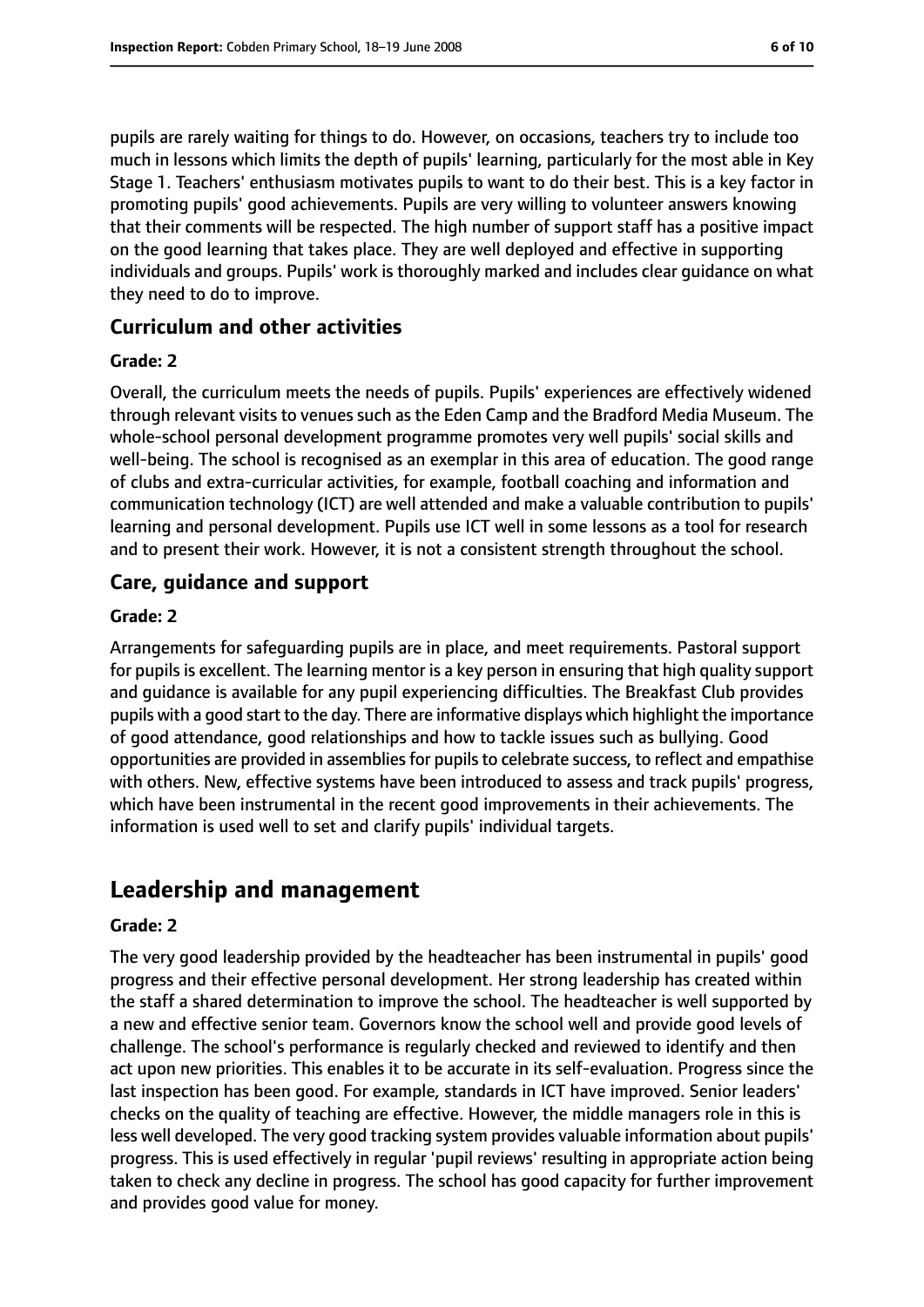**Any complaints about the inspection or the report should be made following the procedures set out in the guidance 'Complaints about school inspection', which is available from Ofsted's website: www.ofsted.gov.uk.**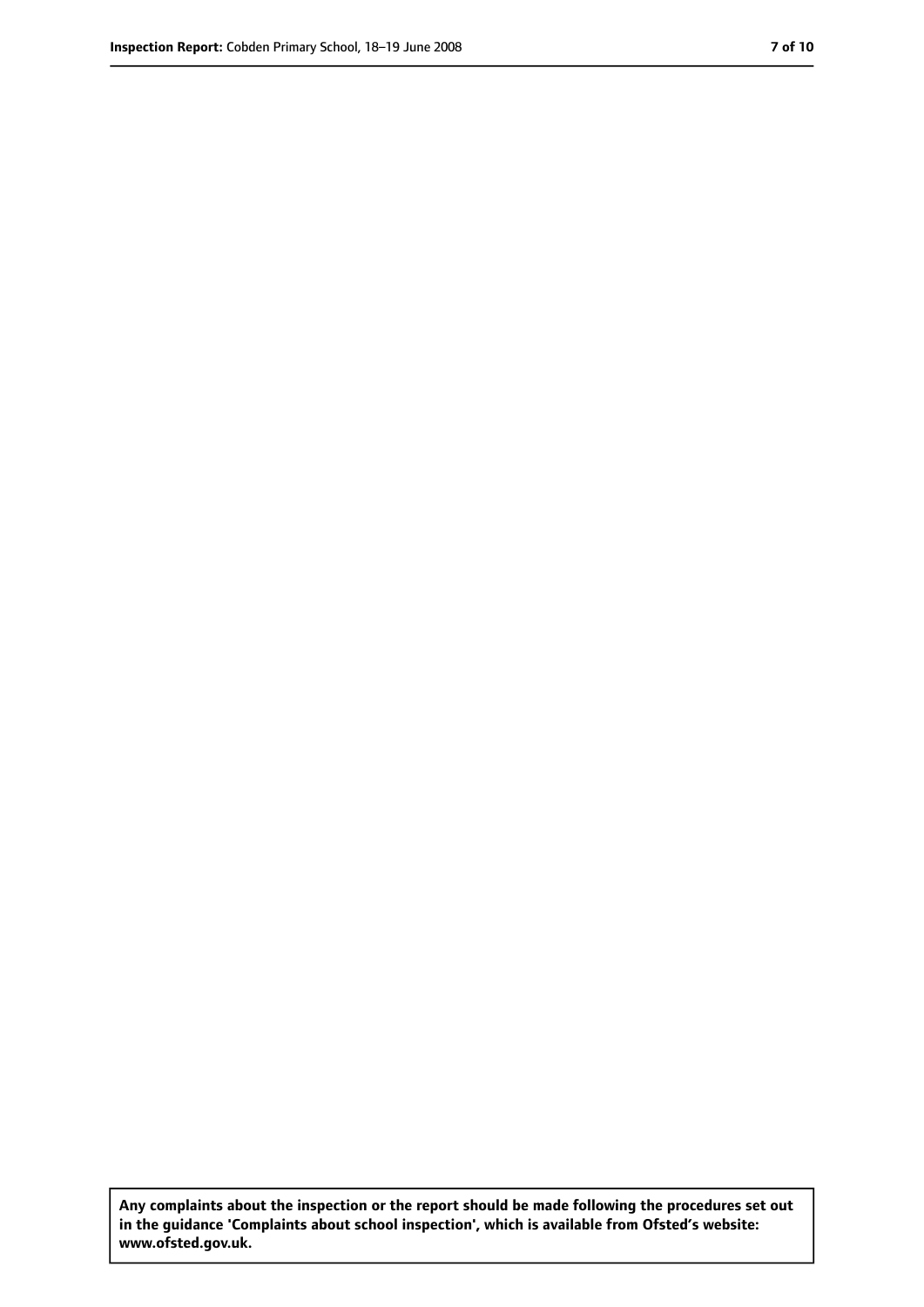#### **Annex A**

## **Inspection judgements**

| $\lq$ Key to judgements: grade 1 is outstanding, grade 2 good, grade 3 satisfactory, and | <b>School</b>  |
|------------------------------------------------------------------------------------------|----------------|
| arade 4 inadequate                                                                       | <b>Overall</b> |

#### **Overall effectiveness**

| How effective, efficient and inclusive is the provision of education, integrated<br>care and any extended services in meeting the needs of learners? |     |
|------------------------------------------------------------------------------------------------------------------------------------------------------|-----|
| Effective steps have been taken to promote improvement since the last<br>inspection                                                                  | Yes |
| How well does the school work in partnership with others to promote learners'<br>well-being?                                                         |     |
| The effectiveness of the Foundation Stage                                                                                                            |     |
| The capacity to make any necessary improvements                                                                                                      |     |

#### **Achievement and standards**

| How well do learners achieve?                                                                               |  |
|-------------------------------------------------------------------------------------------------------------|--|
| The standards <sup>1</sup> reached by learners                                                              |  |
| How well learners make progress, taking account of any significant variations between<br>groups of learners |  |
| How well learners with learning difficulties and disabilities make progress                                 |  |

#### **Personal development and well-being**

| How good is the overall personal development and well-being of the<br>learners?                                  |  |
|------------------------------------------------------------------------------------------------------------------|--|
| The extent of learners' spiritual, moral, social and cultural development                                        |  |
| The extent to which learners adopt healthy lifestyles                                                            |  |
| The extent to which learners adopt safe practices                                                                |  |
| How well learners enjoy their education                                                                          |  |
| The attendance of learners                                                                                       |  |
| The behaviour of learners                                                                                        |  |
| The extent to which learners make a positive contribution to the community                                       |  |
| How well learners develop workplace and other skills that will contribute to<br>their future economic well-being |  |

#### **The quality of provision**

| How effective are teaching and learning in meeting the full range of the<br>learners' needs?          |  |
|-------------------------------------------------------------------------------------------------------|--|
| How well do the curriculum and other activities meet the range of needs<br>and interests of learners? |  |
| How well are learners cared for, quided and supported?                                                |  |

 $^1$  Grade 1 - Exceptionally and consistently high; Grade 2 - Generally above average with none significantly below average; Grade 3 - Broadly average to below average; Grade 4 - Exceptionally low.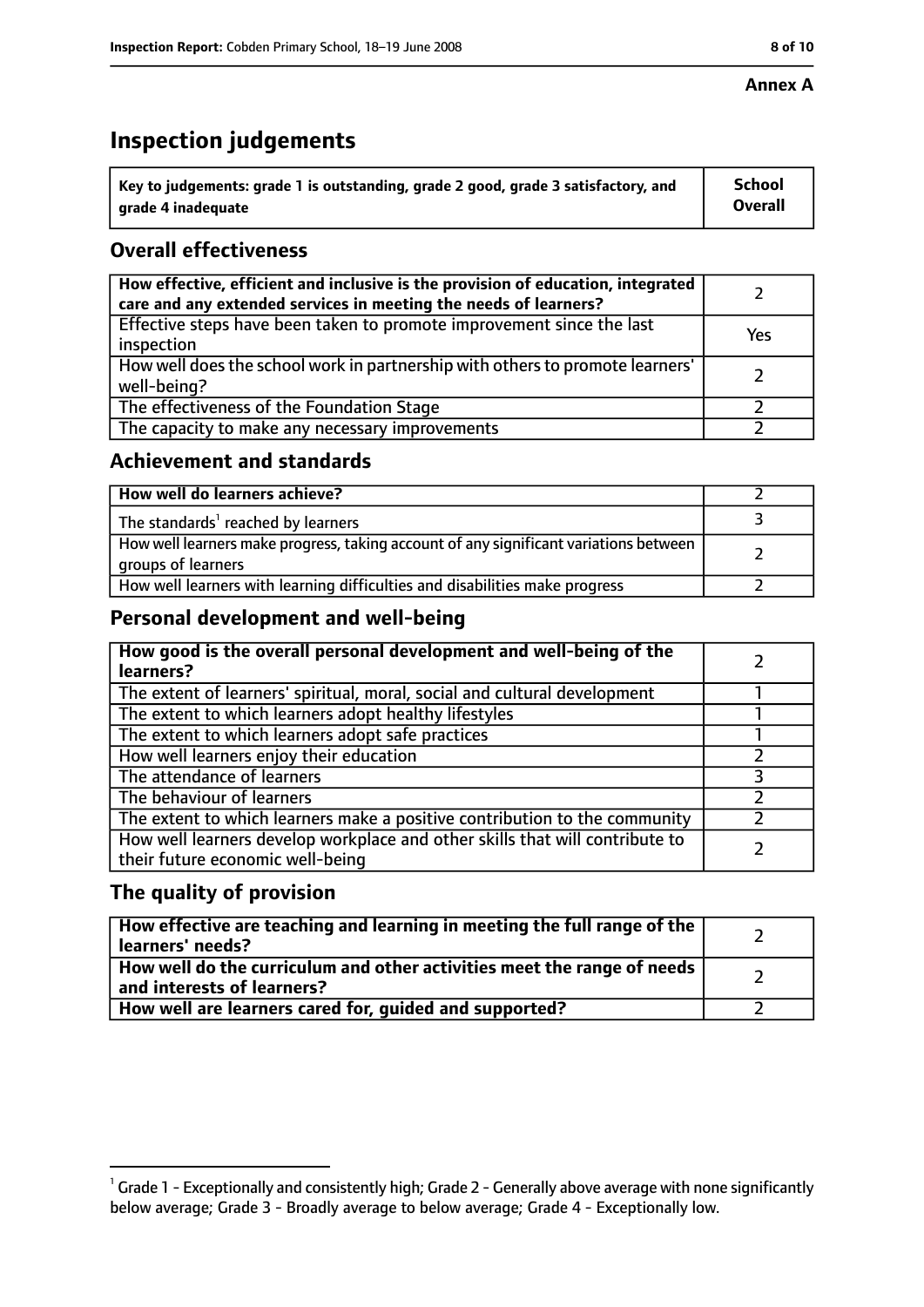## **Leadership and management**

| How effective are leadership and management in raising achievement<br>and supporting all learners?                                              |     |
|-------------------------------------------------------------------------------------------------------------------------------------------------|-----|
| How effectively leaders and managers at all levels set clear direction leading<br>to improvement and promote high quality of care and education |     |
| How effectively leaders and managers use challenging targets to raise standards                                                                 |     |
| The effectiveness of the school's self-evaluation                                                                                               |     |
| How well equality of opportunity is promoted and discrimination tackled so<br>that all learners achieve as well as they can                     |     |
| How effectively and efficiently resources, including staff, are deployed to<br>achieve value for money                                          | フ   |
| The extent to which governors and other supervisory boards discharge their<br>responsibilities                                                  |     |
| Do procedures for safequarding learners meet current government<br>requirements?                                                                | Yes |
| Does this school require special measures?                                                                                                      | No  |
| Does this school require a notice to improve?                                                                                                   | No  |